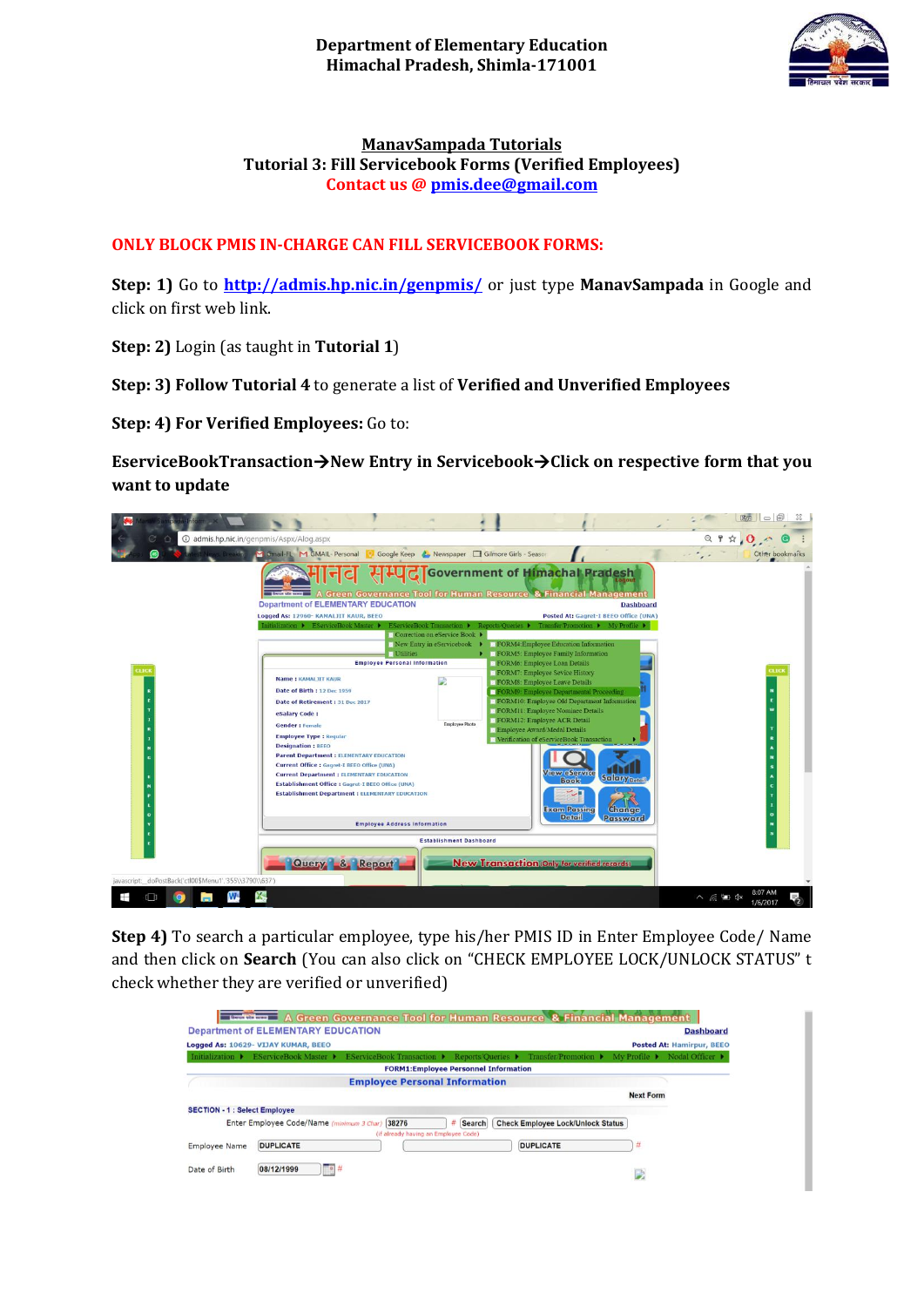

Fill the relevant details and click on **Update**.

## **UPDATING FORM 7**

FORM 7 will be used for updating all major changes in employee service. For eg.Transfer, Promotion, Retirement, Expiry, Suspension, Reinstatement, etc.

PLEASE NOTE THAT FOR VERIFIED EMPLOYEES, **JOINING RELIEVING** WOULD TAKE PLACE FROM JOINING-RELIEVING INDEX CARD. PLEASE FOLLOW **TUTORIAL 5** FOR THE STEPS

**Step 1)** Open Form 7 as taught above. Select your entry type in **Section 2-a: Commonly Used Transaction.** You can even select on **Other to choose a detailed list of other transactions**

|    |                                                                                                              | @ admis.hp.nic.in/qenpmis/Aspx/perempserhist-new.aspx                                                                                                                          |                                                              |                              | ◎☆ ◎ 六                                           |
|----|--------------------------------------------------------------------------------------------------------------|--------------------------------------------------------------------------------------------------------------------------------------------------------------------------------|--------------------------------------------------------------|------------------------------|--------------------------------------------------|
|    |                                                                                                              | test News, Breaking M Gmail-FL M GMAIL- Personal                                                                                                                               | Google Keep & Newspaper E Google Sheets Research - Lore Vand |                              | <b>I'll Himachal- Prashar</b><br>Other bookmarks |
|    | <b>SECTION - 2a : Add/Update Service Details</b><br><b>Commanly Used Transactions</b><br>Join At Transfer To | Relieve From<br>Promotion                                                                                                                                                      | Annual Increment                                             | • Other (Choose to get list) |                                                  |
|    | trans./Entry Type                                                                                            | -Select-                                                                                                                                                                       | #                                                            | Additional Charge            |                                                  |
|    | Department                                                                                                   | -Select-<br>Service Posting>> Relieve from<br>Service Posting>> Placed as/Placement<br>Service Posting>> Regularised at<br>Service Posting>> Upgradation                       | #                                                            |                              |                                                  |
|    | District<br>Office Level                                                                                     | Service Posting>> ACPS-Assured Carr. Prog. Sch.<br>Service Posting>> Fresh Appointment<br>Service Closing>> Contract Termination<br>Service Posting>> Modify of Posting Orders | #                                                            |                              |                                                  |
|    | Office Name                                                                                                  | Service Posting>> Reinstatement<br>Service Posting>> Secondment                                                                                                                |                                                              | $-$ #                        |                                                  |
|    | To Which Post                                                                                                | Service Closing>> Termination Under Temp. Services                                                                                                                             | -SELECT-<br>nch                                              |                              |                                                  |
|    |                                                                                                              | Service Closing>> Removal From Services<br>Service Closing>> Dismissal From Services                                                                                           | Entry                                                        |                              |                                                  |
|    | Order Number                                                                                                 | Service Posting>> Modify to<br>Service Posting>> Deputation to                                                                                                                 | ate                                                          | # (DDMMYYYY)                 |                                                  |
|    | Remark (if any)                                                                                              | Service Posting>> Re-version at<br>Service Posting>> Study to (Study Leave)<br>Service Closing>> Suspension at<br>Service Closing>> Terminate                                  |                                                              |                              |                                                  |
|    | <b>SECTION - 2b : Other Details</b>                                                                          |                                                                                                                                                                                |                                                              |                              |                                                  |
|    | Cadre                                                                                                        | $-14$<br>-SELECT-                                                                                                                                                              | Class -SELECT-                                               | $\bullet$ #                  |                                                  |
|    | Pay Scale                                                                                                    |                                                                                                                                                                                | <b>Basic Pay</b>                                             | (Numeric aniv)               |                                                  |
| tП | W                                                                                                            |                                                                                                                                                                                |                                                              |                              | 6:35 PM<br>$\wedge$ $6 = 4$<br>12/8/2016         |

- Select all the fields marked with  $#$
- **Department**: Elementary
- Remember **Office Level** is the Current Posting Office, i.e. Primary/Middle School in case of JBT,HT and CHT
- **Office Name:** School Name
- **To which Post:**Designation
- **Order Number:** The order number against which the entry is being made
- **Trans/Entry Date:** The date on which this entry was implemented. REMEMBER: the format for date is DD/MM/YYYY
- **Cadre:** School Cadre
- **Class:** Class III (in case of JBT,HT and CHT)

And then click on **Save**